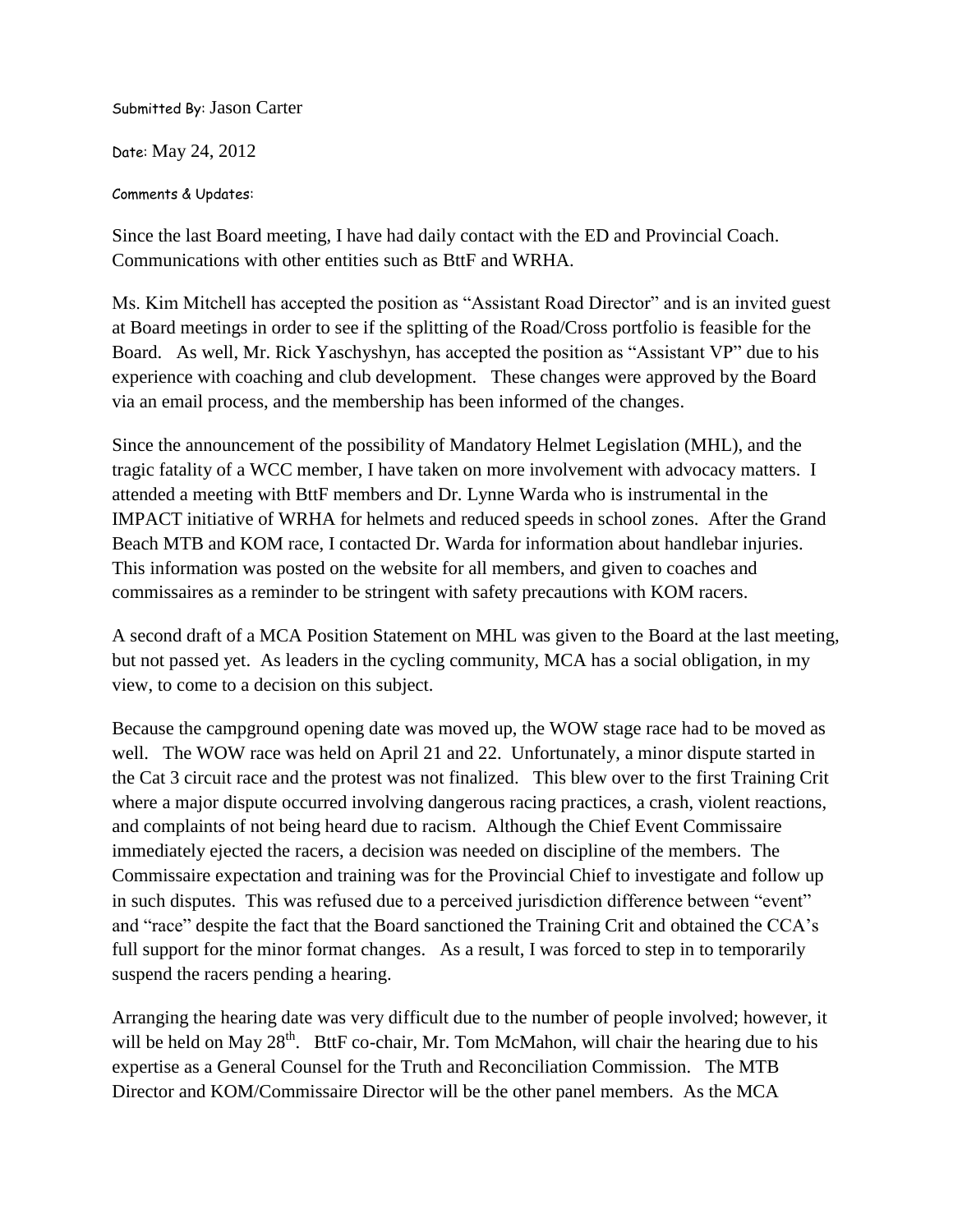representative who imposed the temporary suspension, my role is that of complainant.

Under the MCA Constitution, the parties have the right to further appeal to the full Board, and thereafter, appeal to the general membership at the AGM. It would be up to the Board, if this application is made, to decide on the format for these appeals – a hearing, paper review, or other format.

The above dispute has taken an extraordinary amount of time and energy to address. A dispute resolution policy should have been developed years ago, as is the case in other provinces. Mr. McMahon will be asked to provide recommendations about the process after the hearing, and a policy will be created for the Board's consideration.

Regarding the contract for a Can-Bike instruction video, Tetro Designs Inc. and Handcraft Creative have finished the video. The final product is excellent, with added sound effects and minor corrections to the voice-over. However, the final distribution date is up to Manitoba Healthy Living as the owner of video. Although the release date was originally planned for when the subsidized helmets were to be sent to the schools, this plan was changed. Phase 2 - the finish editing of the remaining Can-Bike chapters - will begin with a meeting with Manitoba Healthy Living this coming Friday.

Many meetings with MCA staff have concerned the final budget. As discussed in the Jan  $27<sup>th</sup>$ Board meeting, the preliminary budget was submitted and can be considered an "ask" budget. Sport Manitoba notified the MCA that an overall 3.6% reduction in grant funding occurred. The ED will be presenting the final budget at this meeting. Formal Board approval is required by Sport MB in order to keep the funds flowing.

Despite the reduction the message from Sport MB remains clear: to sustain financial health, the MCA must align its programs with the LTAD as much as possible, and design new ones with the same emphasis. That message also was emphasized a Sport MB's "Night of Champions" at which myself and the ED attended on April 30. Chris Prendergast was nominated for Junior Athlete of the Year.

Grant funds have been obtained in order to hire Lindsay Argue as an Assistant Coach for the 2012 season. Although Lindsay has started work, an employment contract has yet to be finalized due to details regarding the application of the Employment Standards Act to all MCA staff regarding overtime and statutory holiday pay.

I was asked to attend the executive meeting for Winnipeg Cycle Club (WCC). They were concerned about membership and the overall insurance environment for their members. A similar concern was expressed by JYD. So a cover memo was drafted, and other documents for D&O insurance provided. Although both clubs expressed concern about the old "FAQ" document, CCA and Marsh Canada have not provided an update of that document yet. The general memo of all insurance products available through CCA's National Insurance Program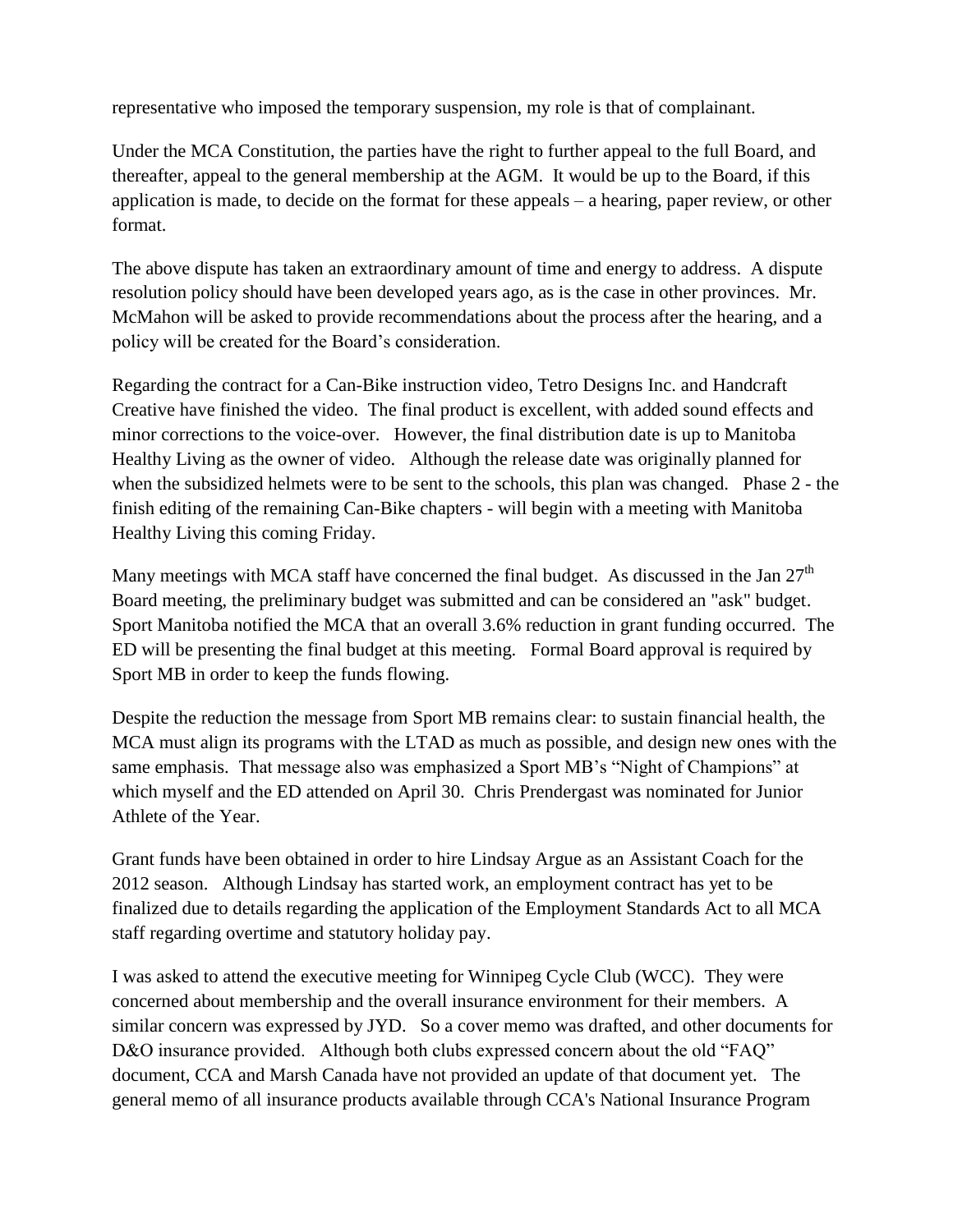has not yet been distributed to clubs. At the moment, CCA and Marsh are providing coverage by means of an interim contract that will continue until a final insurance contract is signed.

I participated in the inaugural "Ride of Silence" to commemorate the passing of cyclists killed on our roads. About 24 riders attended, riding in single file in a downtown city street route. It was a difficult, stop and start ride, made even more unpleasant by thoughts of those who have lost their lives while doing an activity they loved.

The "Ride of Silence" happened two days after the Minister responsible for Active Transportation surprised the cycling community with the introduction of Bill 32 to amend the Highway Traffic Act. We were expecting an announcement of legislation or regulation about school zone speeds and mandatory helmet legislation. Although the press release on this Bill states "[p]roposed amendments would expand the Highway Traffic Act to boost forms of active transportation and help create designated bicycle pathways on existing roads…", the Bill goes far beyond the creation of bike lanes.

A main aspect of the Bill is to remove "as close as practicable" from the legislation. Instead cyclists must comply with the regulations about any aspect of operating a bike. No cycling entity that I know of has knowledge of the content of these regulations, nor the plans for what they might contain. As well, each of the 197 municipalities can make resolutions and bylaws about how bikes are operated on their roads, include banning their use on certain roads and restricting them to the confines of a bike lane (which may include a shoulder, regardless of its condition).

Since it is incredulous to believe that national and international level competitors can be developed based on training and racing in bike lanes, and since it is clear that a volunteer workforce of the MCA does not have the capacity to attend 197 Municipal Board meetings to plead its case for fair treatment and access to roads and highways, the MCA Board will be asked to make a resolution not to support Bill 32.